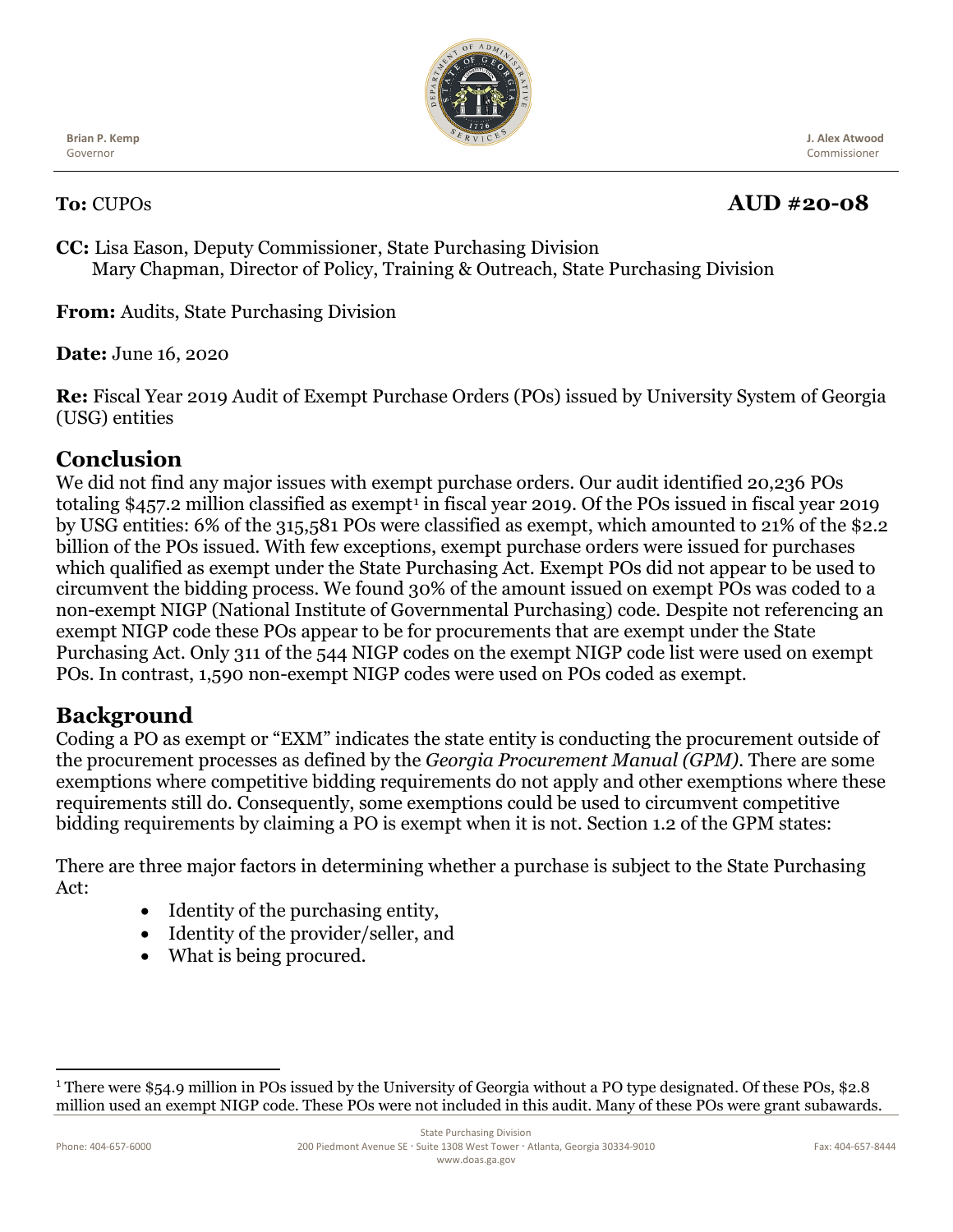#### *Identity of the purchasing entity*

As an example of an exemption based on the identity of purchasing entity, construction or public works contracts under USG entities are exempt from the State Purchasing Act. These activities are defined in section 1.3.6.1 of the GPM. This exemption does not preclude the USG entities from utilizing statewide contracts. With this type of exemption, coding the PO as exempt does not necessarily mean that competitive bidding is not required or has not occurred; rather, that the procurement process was not conducted pursuant to the State Purchasing Act. These types of exemptions are summarized in table 1.3 in section 1.2.1.2. of the GPM.

#### *Identity of the provider/seller*

An example of an exemption based on the identity of the provider/seller includes contracts for services only with non-profit entities. These types of exemptions are covered in table 1.4 in section 1.2.2. of the GPM.

#### *What is being procured*

For exemptions based on what is being procured, SPD has established a list of NIGP codes to assist agencies in coding and identifying these specific commodities and services. This list is referred to as the NIGP code exempt list and is referenced in section 1.2.4 of the GPM. The NIGP code exempt list does not necessarily include commodities or services that may only be exempt for select agencies. Further, the NIGP code exempt list is not applicable when the exemption is based on the identity of the purchasing entity or the identity of the provider/seller. Last, section 1.2.3 of the GPM provides further guidance on the use of exempt NIGP codes where goods and services are exempt from competitive bidding but are not designated by a specific exempt NIGP code.

## **Audit Objectives**

- 1. Which USG entities had the highest dollar amount of exempt POs?
- 2. Which NIGP codes were used on exempt POs?
- 3. Which three-digit NIGP categories were used on exempt POs?
- 4. Do exempt POs meet the requirements of the GPM?
- 5. Were exempt POs issued for non-exempt purchases?
- 6. Did the exempt POs need to be issued per the statewide purchase order policy?

## **Audit Summary**

Our audit identified 27 entities used the exempt PO type in fiscal year 2019 and that the exempt POs issued by the top 10 entities accounted for 91% of the total dollar amount of exempt POs issued in fiscal year 2019 as per **Table 1**.

| <b>Exempt PO Amounts by USG Entity</b> |                  |         |  |
|----------------------------------------|------------------|---------|--|
| <b>State Entity</b>                    | <b>PO Amount</b> | Percent |  |
| Georgia State University               | \$118,149,859    | 26%     |  |
| University of Georgia                  | \$61,308,873     | 13%     |  |
| Georgia Institute of Technology        | \$59,124636      | 13%     |  |
| Kennesaw State University              | \$49,873,007     | 11%     |  |
| <b>Board of Regents</b>                | \$43,875,254     | 10%     |  |
| <b>Augusta University</b>              | \$33,290,662     | 7%      |  |
| Valdosta State University              | \$21,568,702     | 5%      |  |
| University of North Georgia            | \$15,908,946     | 3%      |  |

**Table 1 Exempt PO Amounts by USG Entity**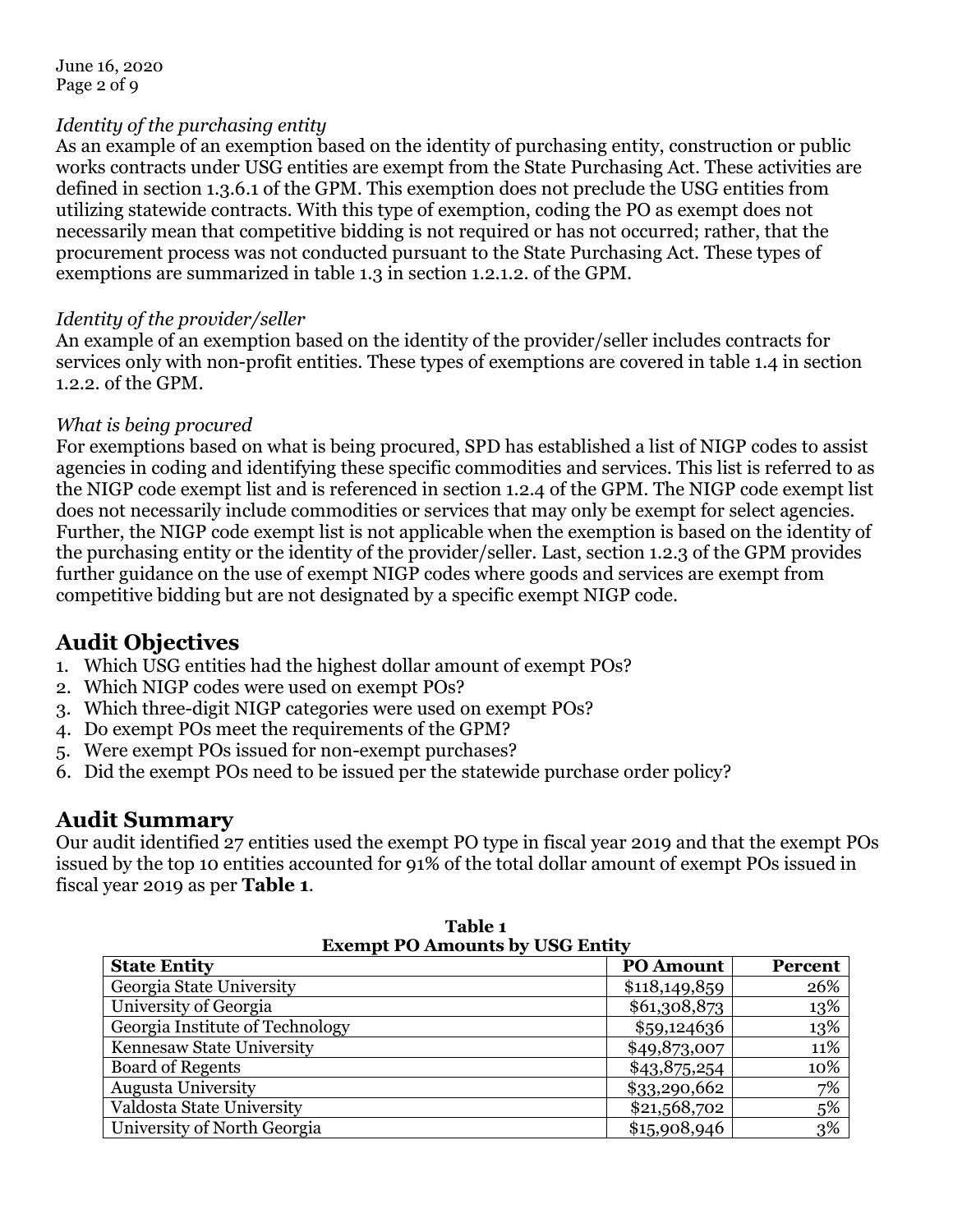| University of West Georgia                                                            | \$7,294,821 | 2% |
|---------------------------------------------------------------------------------------|-------------|----|
| <b>Fort Valley State University</b>                                                   | \$7,004,597 | 2% |
| Sources: BOR_OPO019D_PO_LIST_BY_BU_DTL; PO data provided by Augusta University,       |             |    |
| Georgia Institute of Technology, Georgia State University, and University of Georgia. |             |    |

The POs summarized in **Table 1** were exempt from the State Purchasing Act, for procurements related to the following:

- Office space rental or lease, typically with a foundation associated with the university or college
- Transactions with other government entities or with non-profit entities
- Utility services, which are exempt
- Professional services, which are exempt

At the NIGP code level, the audit also identified that a PO coded as EXM was six times more likely to include non-exempt NIGP codes over exempt NIGP codes. See **Table 2** for more detail.

| <b>Exempt POs by NIGP Code Type</b>                                                   |                                      |                        |               |       |  |  |
|---------------------------------------------------------------------------------------|--------------------------------------|------------------------|---------------|-------|--|--|
| Percent of<br>Percent of                                                              |                                      |                        |               |       |  |  |
| <b>NIGP Code Type</b>                                                                 | <b>Amount</b>                        | <b>Number of Codes</b> | <b>Amount</b> | Codes |  |  |
| Non-Exempt NIGP Code                                                                  | \$138,533,232                        | 1,590                  | 30%           | 83%   |  |  |
| Exempt NIGP Code                                                                      | $\$316,077,567$<br>69%<br>16%<br>311 |                        |               |       |  |  |
| Source: BOR_OPO019D_PO_LIST_BY_BU_DTL; PO data provided by Augusta University,        |                                      |                        |               |       |  |  |
| Georgia Institute of Technology, Georgia State University, and University of Georgia. |                                      |                        |               |       |  |  |

**Table 2**

Using a non-exempt NIGP code on a PO coded as an exempt, is not a violation of policy but rather the exemption was related to the identity of the provider rather than the service provided. Most of the non-exempt NIGP codes used on POs coded as exempt were for professional services (Table 1.5 of the GPM), construction/public works contracts (Table 1.3 of the GPM), technical instruments and suppliers (Table 1.6 of the GPM), and space management for real estate administration (Table 1.5 of the GPM).

For non-exempt NIGP codes, the top 10 codes account for 11% of the total exempt PO spend as shown in **Table 3**.

A further review of the NIGP codes summarized in **Table 3** revealed:

- 1. In most cases, the majority (if not all) of the POs for each code were issued by a single USG entity, and
- 2. There is no evidence of the widespread use of non-exempt NIGP codes by USG entities for spending at this level

| TV Allioulit by Non-Exempt Night Coues |                                                                                          |                  |         |  |
|----------------------------------------|------------------------------------------------------------------------------------------|------------------|---------|--|
| <b>NIGP Code</b>                       | <b>Code Description</b>                                                                  | <b>PO Amount</b> | Percent |  |
| 91832                                  | Consulting Services (Not Otherwise Classified)                                           | \$12,423,005     | 3%      |  |
| 90903                                  | Administration of [Construction] Contracts:<br>Summary of Work, Quality Control, Project |                  |         |  |
|                                        | Closeout, etc.                                                                           | \$7,064,475      | 2%      |  |

**Table 3 PO Amount by Non-Exempt NIGP Codes**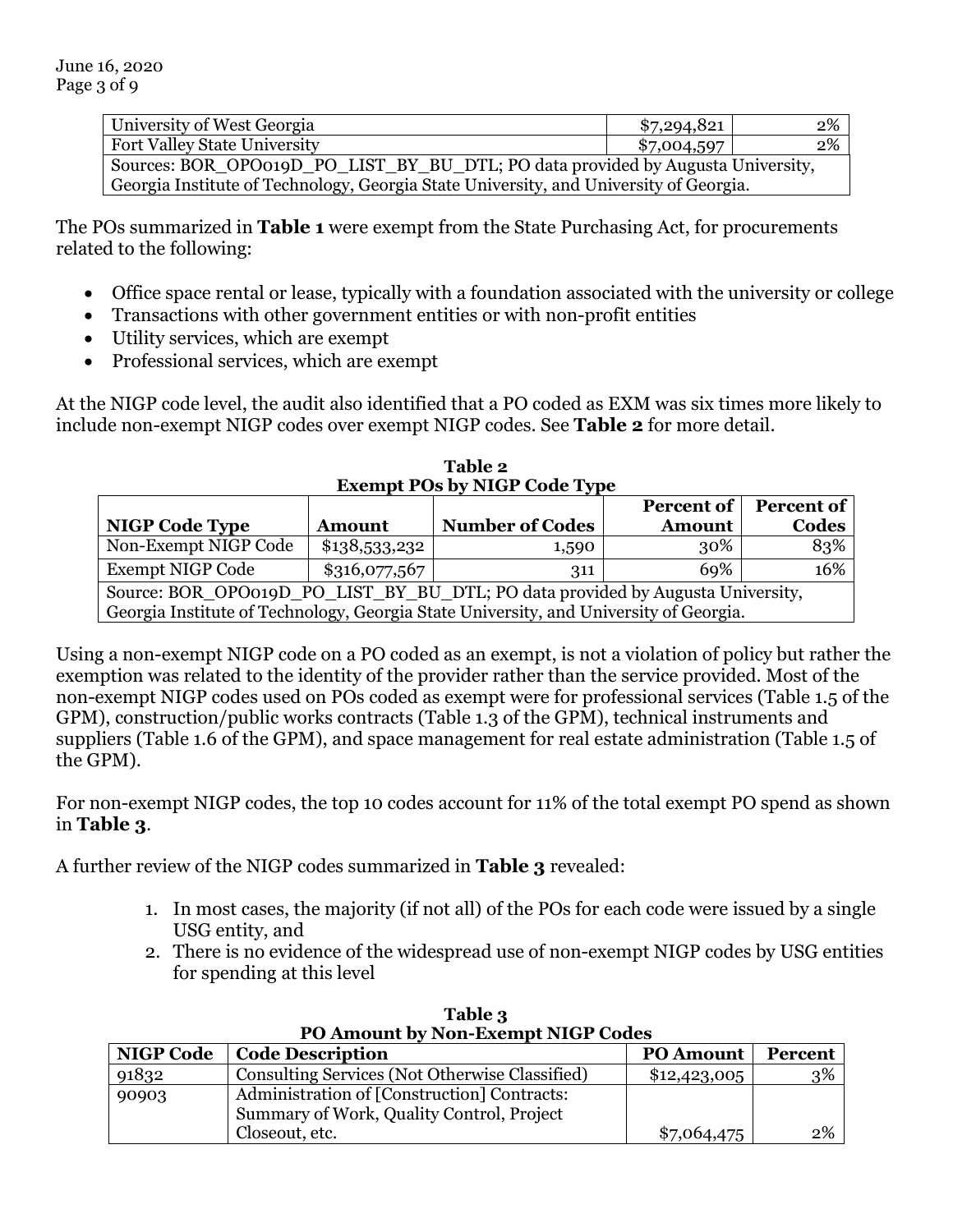| 91065                                                                                 | <b>Remodeling and Alteration Services</b>        | \$4,390,493 | 1%      |
|---------------------------------------------------------------------------------------|--------------------------------------------------|-------------|---------|
| 83833                                                                                 | Communications: Networking, Linking etc.         | \$4,146,300 | $< 1\%$ |
| 49055                                                                                 | Mass Spectrometers and Accessories               | \$3,921,948 | $< 1\%$ |
| 97164                                                                                 | Residential Space Rental or Lease                | \$3,683,074 | $< 1\%$ |
| 92419                                                                                 | <b>Educational Research Services</b>             | \$3,528,989 | $<1\%$  |
| 91897                                                                                 | Utilities: Gas, Water, Electric Consulting       | \$3,438,555 | $<1\%$  |
| 92045                                                                                 | Software Maintenance and Support Services        | \$2,950,254 | $< 1\%$ |
| 49043                                                                                 | Laboratory and Scientific Equipment and Supplies | \$2,807,157 | $< 1\%$ |
| Source: BOR_OPO019D_PO_LIST_BY_BU_DTL; PO data provided by Augusta University,        |                                                  |             |         |
| Georgia Institute of Technology, Georgia State University, and University of Georgia. |                                                  |             |         |

In contrast to the above data, for exempt NIGP codes, the top 10 NIGP codes account for 47% of the total amount of exempt POs issued as shown in **Table 4**.

| <b>NIGP</b> |                                                                                        |                |         |
|-------------|----------------------------------------------------------------------------------------|----------------|---------|
| Code        |                                                                                        | P <sub>O</sub> |         |
|             | <b>Code Description</b>                                                                | <b>Amount</b>  | Percent |
| 97145       | Office Space Rental or Lease                                                           | \$79,891,783   | 17%     |
| 95635       | <b>Internet Database Subscriptions</b>                                                 | \$37,277,702   | 8%      |
| 96185       | <b>Utility Services, Water</b>                                                         | \$29,150,398   | 6%      |
| 96183       | Utility Services, Electric                                                             | \$14,993,986   | 3%      |
| 91878       | <b>Medical Consulting</b>                                                              | \$12,401,683   | 3%      |
| 97155       | Parking Spaces in a Parking Lot or Garage, Rental or Lease                             | \$10,274,738   | 2%      |
| 91503       | Advertising and Public Relations, Including Skywriting                                 | \$7,130,800    | 2%      |
| 96343       | <b>Intergovernmental and Inter-Agency Contracts</b>                                    | \$7,094,811    | 2%      |
| 73012       | Computer-Automated Measurement and Control (CAMAC) Systems                             | \$5,203,319    | 1%      |
| 96348       | <b>Membership Dues</b>                                                                 | \$5,105,721    | 1%      |
| 97165       | Room Rental or Lease for Conferences, Seminars, etc.                                   | \$5,088,335    | 1%      |
|             | Source: BOR_OPO019D_PO_LIST_BY_BU_DTL; PO data provided by Augusta University, Georgia |                |         |
|             | Institute of Technology, Georgia State University, and University of Georgia.          |                |         |

**Table 4 PO Amount by Exempt NIGP Codes**

The NIGP code exempt list is a list of goods and services, which are either exempt from the State Purchasing Act or for which the competitive bid requirements have been waived. These exempt codes are organized by three-digit NIGP category level. The NIGP code exempt list has 59 three-digit NIGP categories. Of these 59 three-digit categories there are 56 three-digit categories, which have both exempt and non-exempt NIGP codes and 3 three-digit categories, which have only exempt NIGP codes. As mentioned previously, it is not a requirement to code an exempt PO with an exempt NIGP code. Using an exempt NIGP code on an exempt PO is not a requirement since the reason for the exemption may be a result of the identity of the purchasing entity or the identity of the provider or seller. Since NIGP codes are used to categorize what is being procured you can have a non-exempt NIGP code referenced on an exempt PO.

At the three-digit NIGP category level, exempt POs were coded to 245 three-digit NIGP categories. This included all 59 three-digit NIGP categories on the NIGP code exempt list and 186 three-digit NIGP categories, which had only non-exempt NIGP codes.

**Table 5** provides further detail on the top fifteen three-digit categories used in exempt POs.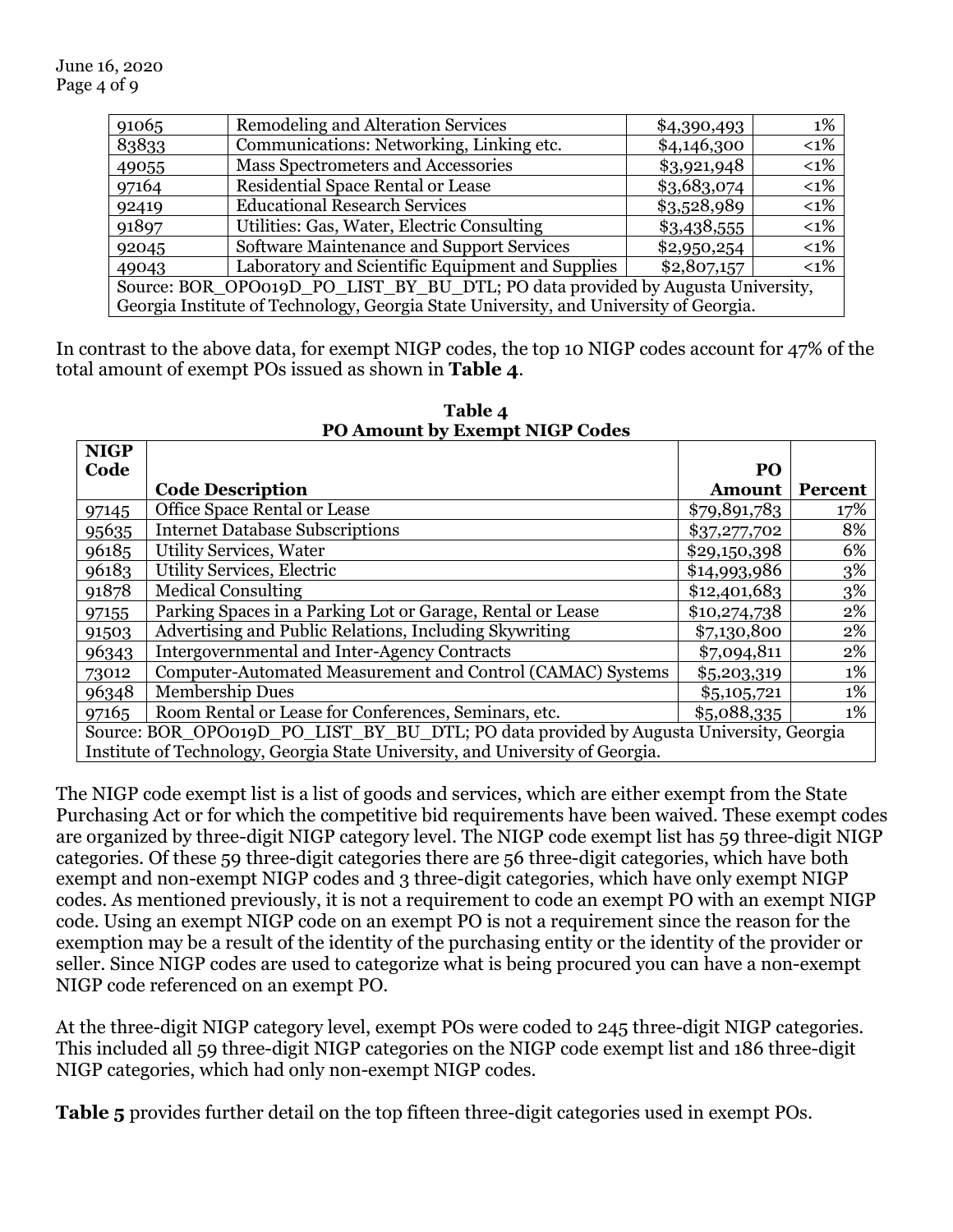| PO Amount by NIGP Three-Digit Category Exempt and Non-Exempt                                                                                                            |                                                                                                                   |                  |                  |                 |
|-------------------------------------------------------------------------------------------------------------------------------------------------------------------------|-------------------------------------------------------------------------------------------------------------------|------------------|------------------|-----------------|
| <b>NIGP</b>                                                                                                                                                             |                                                                                                                   | <b>PO Amount</b> | <b>PO Amount</b> | <b>Total PO</b> |
| Category                                                                                                                                                                | <b>Category Description</b>                                                                                       | <b>Exempt</b>    | Non-Exempt       | <b>Amount</b>   |
| 971                                                                                                                                                                     | Real Property Rental or Lease                                                                                     | \$95,254,856     | \$6,177,661      | \$101,432,516   |
| 961                                                                                                                                                                     | Miscellaneous Services, No. 1 (Not<br>Otherwise Classified)                                                       | \$54,709,672     | \$4,243,603      | \$58,953,274    |
| 956                                                                                                                                                                     | Library and Subscription Services,<br>including Research Service, Internet and<br>Periodical Subscription         | \$40,967,985     | \$2,485,159      | \$43,453,144    |
| 918                                                                                                                                                                     | <b>Consulting Services</b>                                                                                        | \$17,357,849     | \$18,923,210     | \$36,281,059    |
| 963                                                                                                                                                                     | Miscellaneous Fees, Dues, Permits,<br>Registrations, Rebates, Postage, Taxes                                      | \$27,090,301     | \$0              | \$27,090,301    |
| 910                                                                                                                                                                     | Building Maintenance, Installation and<br><b>Repair Services</b>                                                  | \$0              | \$16,137,482     | \$16,137,482    |
| 915                                                                                                                                                                     | <b>Communications and Media Related</b><br><b>Services</b>                                                        | \$14,056,758     | \$1.267,925      | \$15,324,683    |
| 490                                                                                                                                                                     | Laboratory Equipment, Accessories and<br>Supplies: General Analytical and<br><b>Research for Nuclear, Optical</b> | \$1,108,556      | \$11,374,946     | \$12,483,501    |
| 906                                                                                                                                                                     | Architectural Services, Professional                                                                              | \$11,711,560     | \$29,000         | \$11,740,560    |
| 924                                                                                                                                                                     | <b>Educational and Training Services</b>                                                                          | \$4,829,540      | \$4,043,731      | \$8,873,270     |
| 909                                                                                                                                                                     | Building Construction Services, New,<br>including Maintenance and Repair<br><b>Services</b>                       | \$0              | \$8,611,202      | \$8,611,202     |
| 730                                                                                                                                                                     | Radio Communications and<br><b>Telecommunications Testing</b>                                                     | \$7,555,495      | \$0              | \$7,555,495     |
| 035                                                                                                                                                                     | Aircraft and Airport Equipment, Parts,<br>and Supplies                                                            | \$7,293,816      | \$32,979         | \$7,326,795     |
| 938                                                                                                                                                                     | <b>Equipment Maintenance and Repair</b><br>Services for Hospital, Laboratory, and<br><b>Testing Equipment</b>     | \$5,886,921      | \$0              | \$5,886,921     |
| 962                                                                                                                                                                     | Miscellaneous Services, No. 2 (Not<br>Otherwise Classified)                                                       | \$792,750        | \$5,089,788      | \$5,882,539     |
| Source: BOR_OPO019D_PO_LIST_BY_BU_DTL; PO data provided by Augusta University, Georgia<br>Institute of Technology, Georgia State University, and University of Georgia. |                                                                                                                   |                  |                  |                 |

**Table 5**

Additional three-digit categories where non-exempt NIGP codes were used with amounts more than \$1,000,000 are shown below in **Table 6.**

| <b>Additional Non-Exempt NIGP Code Amount by Three-Digit Category</b> |                                                                      |                  |  |
|-----------------------------------------------------------------------|----------------------------------------------------------------------|------------------|--|
| <b>NIGP</b>                                                           |                                                                      |                  |  |
| Category                                                              | <b>Category Description</b>                                          | <b>PO Amount</b> |  |
| 920                                                                   | Data Processing, Computer, Programming, and Software Services        | \$4,829,190      |  |
| 958                                                                   | <b>Management and Operation Services</b>                             | \$3,378,376      |  |
| 914                                                                   | Construction Services, Trades, New Construction                      | \$3,237,266      |  |
| 911                                                                   | Construction and Utilities, Higher Education                         | \$2,928,258      |  |
| 493                                                                   | Laboratory Equipment, Accessories and Supplies                       | \$2,818,493      |  |
| 475                                                                   | Hospital, Surgical, and Medical Related Accessories and Sundry Items | \$1,882,409      |  |
| 898                                                                   | X-Ray and Other Radiological Equipment and Supplies, Medical         | \$1,416,207      |  |

**Table 6**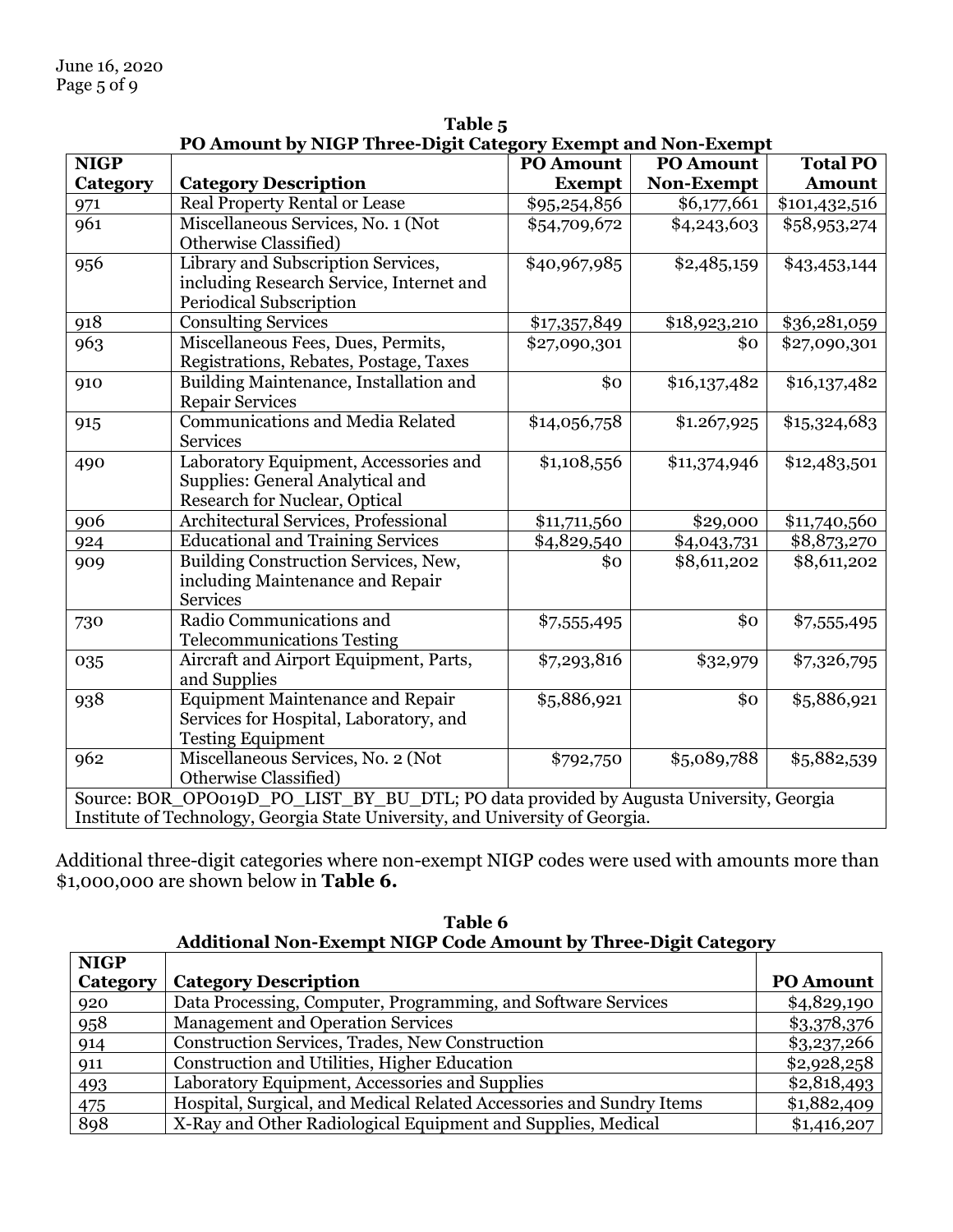| 913                                                                                    | Construction Services, Heavy, Including Maintenance and Repair Services      | \$1,196,956 |  |
|----------------------------------------------------------------------------------------|------------------------------------------------------------------------------|-------------|--|
| 206                                                                                    | Computer Hardware and Peripherals for Mainframes and Servers                 | \$1,123,764 |  |
| 203                                                                                    | <b>Computer Accessories and Supplies</b>                                     | \$1,036,994 |  |
| Source: BOR_OPO019D_PO_LIST_BY_BU_DTL; PO data provided by Augusta University, Georgia |                                                                              |             |  |
|                                                                                        | Institute of Technology, Georgia State University and University of Georgia. |             |  |

NIGP categories 920 was used primarily by Augusta University with the Augusta University Medical Center, which is exempt from the State Purchasing Act since it is intergovernmental. NIGP categories 914 and 911 fall under the exemption given to construction and public works contracts. NIGP categories 493 and 475 are under the exemption given to technical instruments and supplies.

## **Do exempt POs meet the requirements of the GPM?**

As part of the audit we reviewed 55 POs<sup>[2](#page-5-0)</sup> classified as exempt to determine if the PO met the requirements of the GPM. For exempt POs, section 6.3.1.2 (Table 6.6) of the GPM requires the "specific exemption being claimed must be identified in the PO comment field." We found only 20 of the 55 POs (36%) reviewed identified the specific exemption. Of the 35 POs that did not identify the exemption:

- 28 of the POs used an exempt NIGP code, so although no comment was added to the PO, the NIGP codes used helped explain the exempt status of the PO
- Five POs were for technical instruments
- Two POs should have been coded as IGA for intergovernmental,

## **Are exempt POs issued for non-exempt purchases?**

We looked at exempt POs at both the enterprise and individual PO level. At the enterprise level, exempt POs with the highest dollar amounts (summarized by non-exempt NIGP codes in **Table 3**) were exempt because they were for public works construction, covered in sections 1.2.1.2 and 1.3.6.1 of the GPM. We found some of the POs were for services provided by a non-profit, which is covered in section 1.2.2 (Table 1.4) of the GPM. We also found POs issued for the purchase of technical instruments, which is covered in section 1.2.3.2 (Table 1.6) of the GPM.

At the individual PO level, we reviewed 55 exempt POs to determine if the POs were issued for nonexempt purchases. We found the POs were for exempt purchases. Two POs should have been coded as intergovernmental or IGA; however, intergovernmental is an exemption category, covered in section 1.2.2 (Table 1.4) of the GPM.

## **Exempt POs and the Statewide Purchase Order Policy**

In the final section of this audit, we looked at exempt POs and how they might be impacted by the Statewide Purchase Order Policy (rev. 07/01/2017) issued by the State Accounting Office (SAO). This policy removes the requirement for entities to create a purchase order for following types of payments:

- Attorney and legal related payments, as such procurements are prescribed to the Department of Law via OCGA §45-15-34
- Benefit payments made directly to recipients

<span id="page-5-0"></span><sup>&</sup>lt;sup>2</sup> The sample was comprised of at least two POs from each USG entity summarized in Table 1. Thirty-five of the 55 POs came from these 10 USG entities. The remaining 20 POs were randomly selected.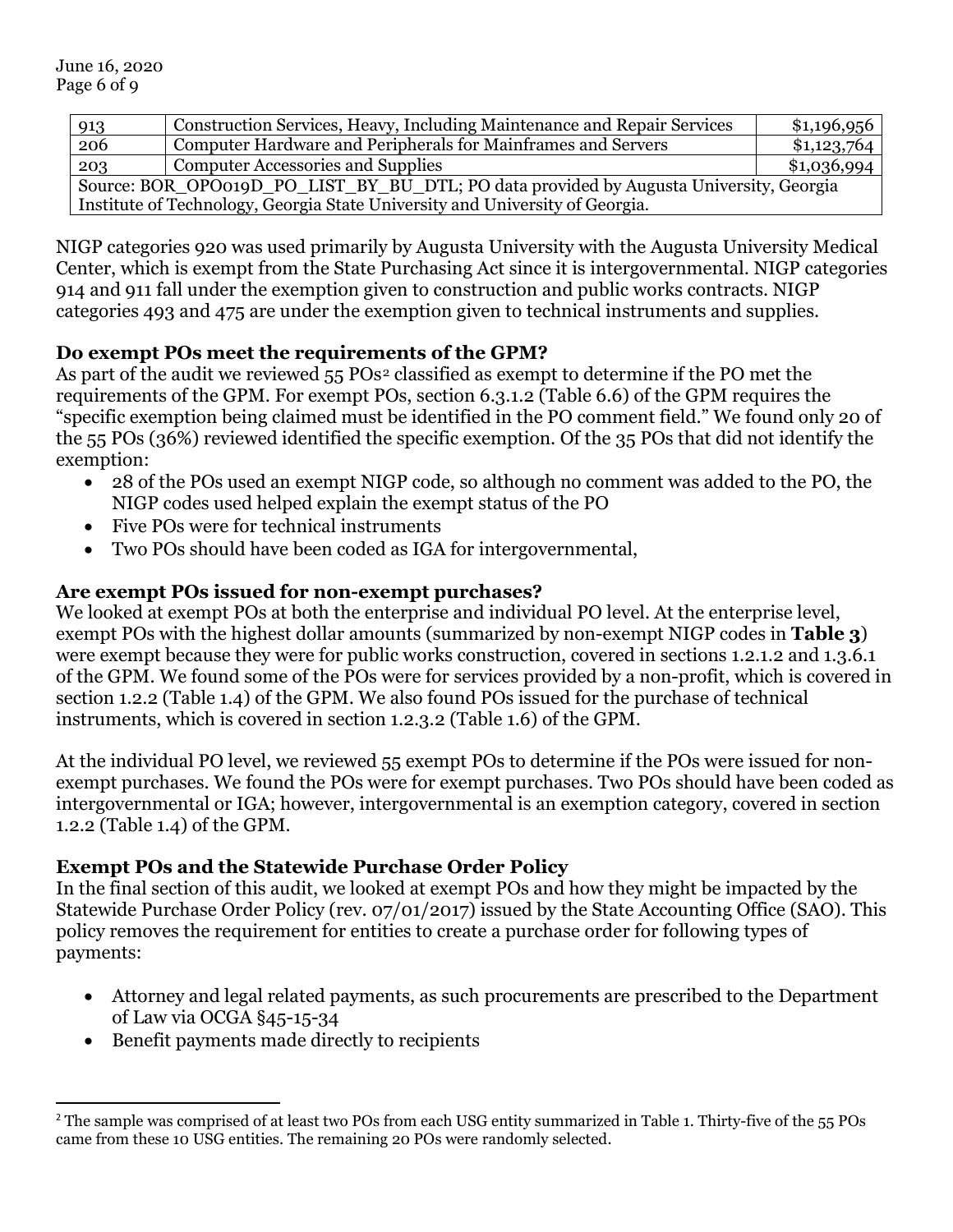June 16, 2020 Page 7 of 9

- Intergovernmental agreements/payments (e.g., GTA bills, Risk Management premiums, HRA assessments, etc.)
- Membership dues and/or subscriptions
- Payroll and associated tax and benefit payments
- Postage and shipping
- Real estate rental/lease payments
- Registration fees
- Sales and Use tax payments
- Travel expense reimbursements
- Utilities (e.g., electricity, telephone land lines, cell phone charges, etc.)
- WEX and ARI payments

Our review found that slightly more than 15% of the total amount of exempt POs was for intergovernmental agreements and utilities. A further 24% of the total amount of POs was for real estate rental or lease payments (see NIGP category 971 in **Table 5** above).

### **Other issues noted**

The audit also identified two issues with exempt POs, which are described below.

There were 34 inactive NIGP codes used on exempt POs. Inactive NIGP codes were referenced on 103 PO lines totaling \$2.4 million. The inactive codes were on 99 POs issued by USG entities. These NIGP codes were inactive as of January 1, 2016. Of the 34 inactive NIGP codes use, six were previously designated as exempt. These inactive codes and the codes, which should have been used, are summarized below in **Table 7**. Many of the inactive NIGP codes were only used once or twice.

|                  | <b>Summary of Inactive NIGP Codes Used on Exempt POs</b> |                       |                        |  |  |
|------------------|----------------------------------------------------------|-----------------------|------------------------|--|--|
| <b>Inactive</b>  | NIGP code which should have been                         | <b>Status of NIGP</b> | <b>Number of times</b> |  |  |
| <b>NIGP</b> code | used $(a)$                                               | code when it was      | the inactive NIGP      |  |  |
| used             |                                                          | active (b)            | code was used          |  |  |
| 03187            | 03155                                                    | Non-Exempt            | 20                     |  |  |
| 17566            | 17567                                                    | Non-Exempt            | 1                      |  |  |
| 18066            | 18072                                                    | Non-Exempt            | $\bf 2$                |  |  |
| 28596            | 20767                                                    | Non-Exempt            | $\mathbf{1}$           |  |  |
| 36067            | 36065                                                    | Non-Exempt            | 1                      |  |  |
| 45035            | 45035                                                    | Non-Exempt            | $\mathbf{1}$           |  |  |
| 54075            | 15034                                                    | Non-Exempt            | $\overline{2}$         |  |  |
| 57812            | 20052                                                    | Non-Exempt            | 4                      |  |  |
| 57831            | 57883                                                    | Non-Exempt            | 1                      |  |  |
| 57847            | 25738                                                    | Non-Exempt            | 1                      |  |  |
| 57854            | 57883                                                    | Non-Exempt            | 1                      |  |  |
| 57858            | 36027                                                    | Non-Exempt            | $\mathbf 1$            |  |  |
| 57874            | 57876                                                    | Non-Exempt            | $\overline{4}$         |  |  |
| 66524            | 48505                                                    | Non-Exempt            | 1                      |  |  |
| 66554            | 08030                                                    | Non-Exempt            | $\overline{2}$         |  |  |
| 84546            | 84584                                                    | Exempt                | $\mathbf{1}$           |  |  |
| 90625            | No replacement code specified. Codes in the              | Exempt                | $\overline{4}$         |  |  |
|                  | NIGP category 906 Architectural Services,                |                       |                        |  |  |
|                  | Professional would be appropriate.                       |                       |                        |  |  |

| Table 7                                           |
|---------------------------------------------------|
| Summary of Inactive NIGP Codes Used on Exempt POs |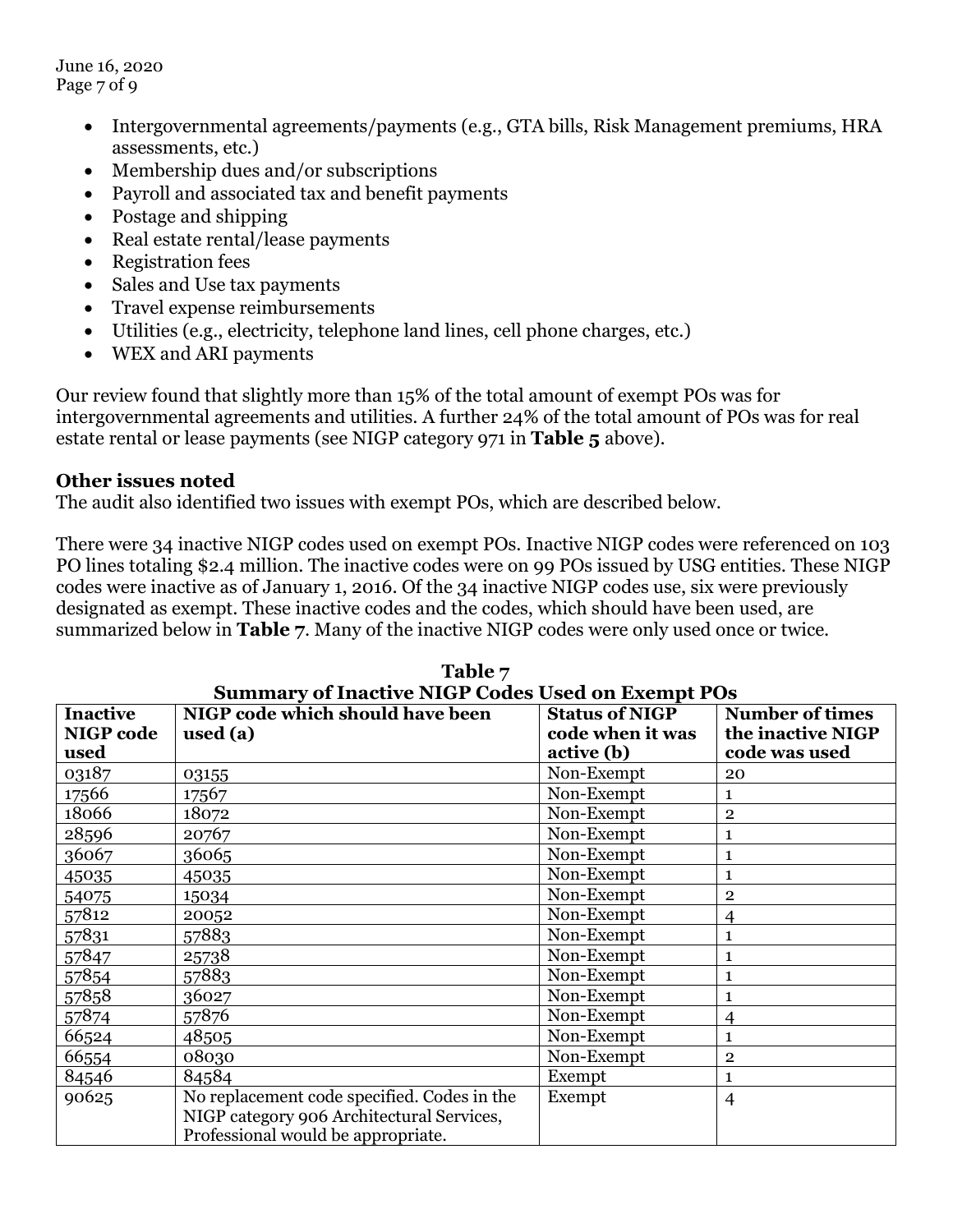| 91458                                        | 91457                                                                                                                                                                                                                                                                                                                              | Non-Exempt | $\mathbf{1}$ |
|----------------------------------------------|------------------------------------------------------------------------------------------------------------------------------------------------------------------------------------------------------------------------------------------------------------------------------------------------------------------------------------|------------|--------------|
| 91479                                        | 91457                                                                                                                                                                                                                                                                                                                              | Non-Exempt | $\mathbf{1}$ |
| 91815                                        | 90607                                                                                                                                                                                                                                                                                                                              | Exempt     | 7            |
| 91820                                        | 91821                                                                                                                                                                                                                                                                                                                              | Non-Exempt | 14           |
| 91842                                        | 90740                                                                                                                                                                                                                                                                                                                              | Exempt     | 10           |
| 91885                                        | 91865                                                                                                                                                                                                                                                                                                                              | Non-Exempt | $\mathbf{1}$ |
| 92533                                        | No replacement code specified. Codes in the<br>NIGP category 925 Engineering Services,<br>Professional would be appropriate.                                                                                                                                                                                                       | Exempt     | $\mathbf{1}$ |
| 96157                                        | 91509                                                                                                                                                                                                                                                                                                                              | Non-Exempt | $\mathbf{1}$ |
| 96167                                        | 96146                                                                                                                                                                                                                                                                                                                              | Exempt     | 18           |
| 96178                                        | 95892                                                                                                                                                                                                                                                                                                                              | Non-Exempt | 7            |
| 96182                                        | 96286                                                                                                                                                                                                                                                                                                                              | Non-Exempt | $\mathbf{1}$ |
| 96208                                        | 96168                                                                                                                                                                                                                                                                                                                              | Non-Exempt | $\mathbf{2}$ |
| 96234                                        | 96260                                                                                                                                                                                                                                                                                                                              | Non-Exempt | 1            |
| 96264                                        | 96126                                                                                                                                                                                                                                                                                                                              | Non-Exempt | $\mathbf{1}$ |
| 96265                                        | 99046                                                                                                                                                                                                                                                                                                                              | Non-Exempt | $\mathbf{2}$ |
| 96387                                        | 96288                                                                                                                                                                                                                                                                                                                              | Non-Exempt | 14           |
| 98803                                        | 90917                                                                                                                                                                                                                                                                                                                              | Non-Exempt | 3            |
| <b>Notes</b>                                 |                                                                                                                                                                                                                                                                                                                                    |            |              |
| $\epsilon \rightarrow \epsilon \overline{m}$ | $\mathbf{1}$ $\mathbf{1}$ $\mathbf{2}$ $\mathbf{3}$ $\mathbf{4}$ $\mathbf{1}$ $\mathbf{1}$ $\mathbf{1}$ $\mathbf{1}$ $\mathbf{1}$ $\mathbf{1}$ $\mathbf{1}$ $\mathbf{1}$ $\mathbf{1}$ $\mathbf{1}$ $\mathbf{1}$ $\mathbf{1}$ $\mathbf{1}$ $\mathbf{1}$ $\mathbf{1}$ $\mathbf{1}$ $\mathbf{1}$ $\mathbf{1}$ $\mathbf{1}$ $\mathbf{$ |            |              |

(a) The correct NIGP code is referenced here: https://ssl.doas.state.ga.us/gpr/loadNigpSearch

(b) Inactive exempt NIGP codes can be found here:

http://doas.ga.gov/assets/State%20Purchasing/NEADocumentLibrary/NIGPExemptList.pdf

There were statewide contract (SWC) numbers referenced on exempt POs. These contracts were cited on 272 PO lines totaling \$289,971. These contract IDs were on 117 POs issued by three USG entities. The purchase type code used and the purchase type code, which should have been used are summarized in **Table 8**.

| <b>Incorrect Use of the Exempt Purchase Type Code</b> |            |                                      |                 |           |  |  |
|-------------------------------------------------------|------------|--------------------------------------|-----------------|-----------|--|--|
|                                                       | Purchase   | type code   Purchase type code which |                 |           |  |  |
| <b>Issue</b>                                          | used       | should have been used                | <b>PO Lines</b> | PO amount |  |  |
| SWC contract used                                     | EXM        | <b>SWCC</b>                          | 219             | \$87,871  |  |  |
| SWC contract used                                     | <b>EXM</b> | <b>SWCM</b>                          | 53              | \$202,100 |  |  |

**Table 8**

There were 12 invalid NIGP codes used on exempt POs. Invalid NIGP codes were referenced on 265 PO lines totaling \$2.1 million. The invalid codes were on 186 POs issued by two USG entities., which were not valid NIGP codes. Some of the invalid codes were transposition errors, where two digits were reversed, and others appeared to be data entry errors, where the invalid code was one digit off from the correct code. One entity used codes which were not part of NIGP's coding system. Code 91900, for example, is an internal accounting code created to track reimbursed expenses. This code was used on exempt POs since the professional service provided was exempt. These reimbursed expenses were recorded on the PO as a separate line, so accounting could distinguish the reimbursable expense from the payment for service since this information is needed for 1099 reporting. These invalid codes and the codes, which should have been used, are summarized below in **Table 9**.